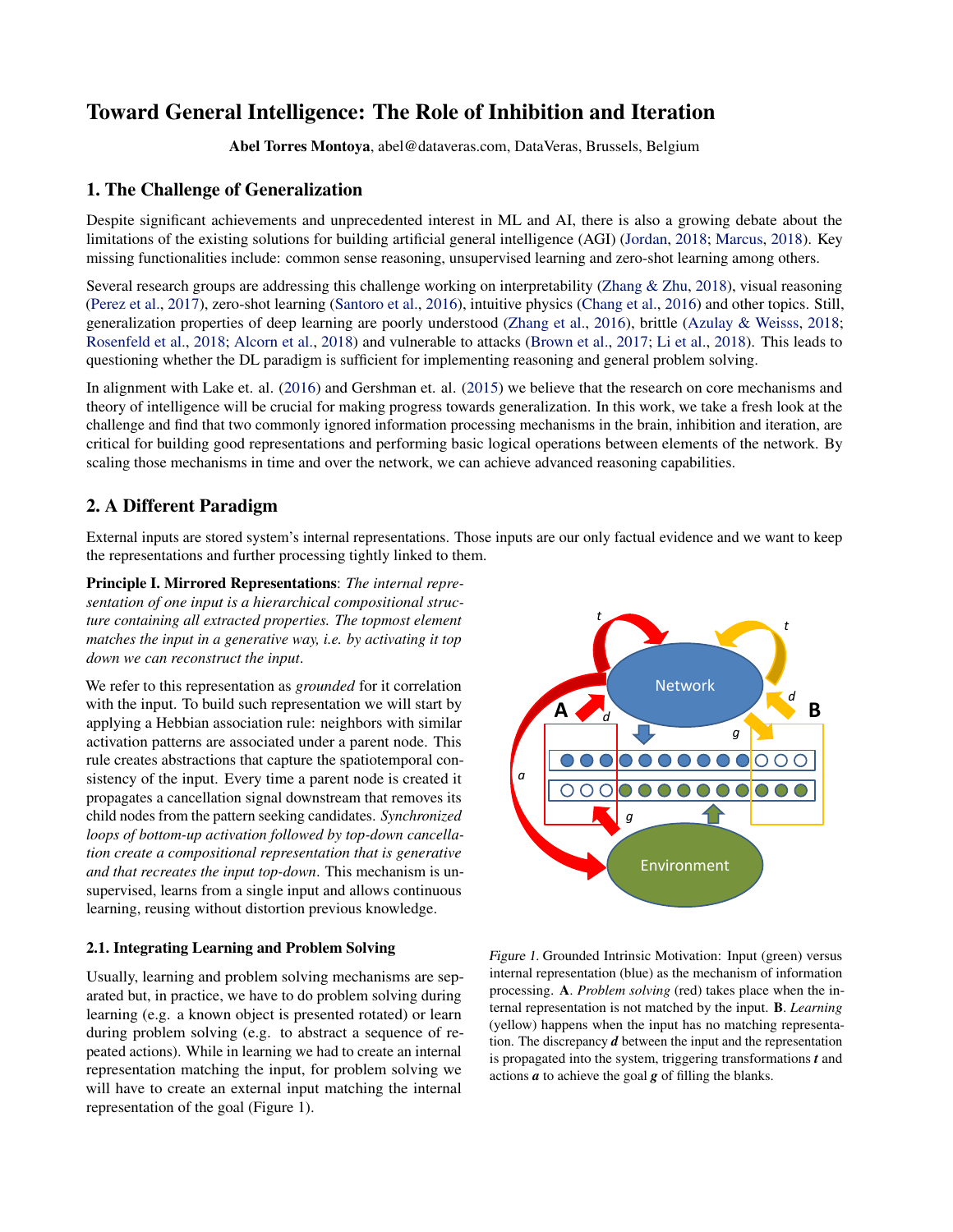Principle II. Grounded Intrinsic Motivation: *Discrepancies between the bottom level activations from the external input and active internal representations drive the information processing in the system. Restoring the equilibrium at the bottom layer leads to learning, problem solving and imagination*.



Figure 2. A The agent starts from location 1 and has to reach exit 2. Directions reaching dead ends or already transited paths are inhibited (red). Currently active paths are 3, 4 and current target is 5 by abductive reasoning. B Common sense reasoning removes deadlock states making then inaccessible to the planning (gray crosses). Even in scenarios considered difficult by RL implementations the resulting space of actions can be covered with few logical paths. To find an alternative solution S-2 to the existing S-1 we restart the process after inhibiting S-1 and, consequently, all paths attached only to it.

#### 2.2. Reasoning: Common Sense and Counterfactuals

Reasoning is a cornerstone of intelligence and it requires performing logical operations over network elements. In the logical domain, an element is present or 'true' when it triggers; equally, the inhibition of an element indicates its negation, i.e. the element is 'false' if prevented from triggering by inhibition. The following extension of the Hebbian rule will be used to include the interaction between contradictory statements: *if the occurrence of one element takes place at the same time as the removal of another, then an inhibitory link is established between them*.

Principle III. Adaptive Logic: *The computational logic of the system is constantly changing during information processing. These transient changes cummulate and decay in time. A particular set of Inhibition rules describe its impact on the network: a) Parent nodes of an inhibited node are also inhibited. b) If all higher level abstractions containing a given element are inhibited then the element is also inhibited. c) In the state/action space, if a given non-target state can only do a transition to inhibited states, then such state is also inhibited (i.e. an action that has no impact on the system is inhibited)*.

All necessary logical operations for reasoning can be obtained by combining activation and inhibition, adding the benefits of classical logic based processing to the neural networks context. The changes in the network information processing capabilities resulting from spreading the logical impact of each active element are the basis of common sense (e.g. two mutually exclusive concepts cannot be active simultaneously).

Due to the lack of common sense RL requires a large amount of iterations to achieve only partial solution of exploratory challenges. This proposal solves the exploratory challenge in unsupervised manner using few data. It learns past trajectories and removes the explored paths by inhibition, bifurcating in crossroads into parallel solution candidates (Figure 3). The model not only finds the solution to the general case of maze/Sokoban challenges: it can detect the cases where there is no solution possible or can compute all existing solutions. The first case corresponds to the situation when all paths are inhibited without reaching the goal. The second case results from counterfactual reasoning: by inhibiting a found solution at top level we can exclude it from reach in the system and find alternatives by simply restarting the process.

One important differences between this paradigm and current ML solutions is in the goal formulation: traditionally it is set as maximizing performance on a given task, while in our proposal is to create a model of the environment. We believe that adaptive and iterative reasoning is required for extracting the maximum value from small data and dealing with unexpected deviations. We see in this model a good candidate for autonomous robot exploration, protein discovery and other applications.